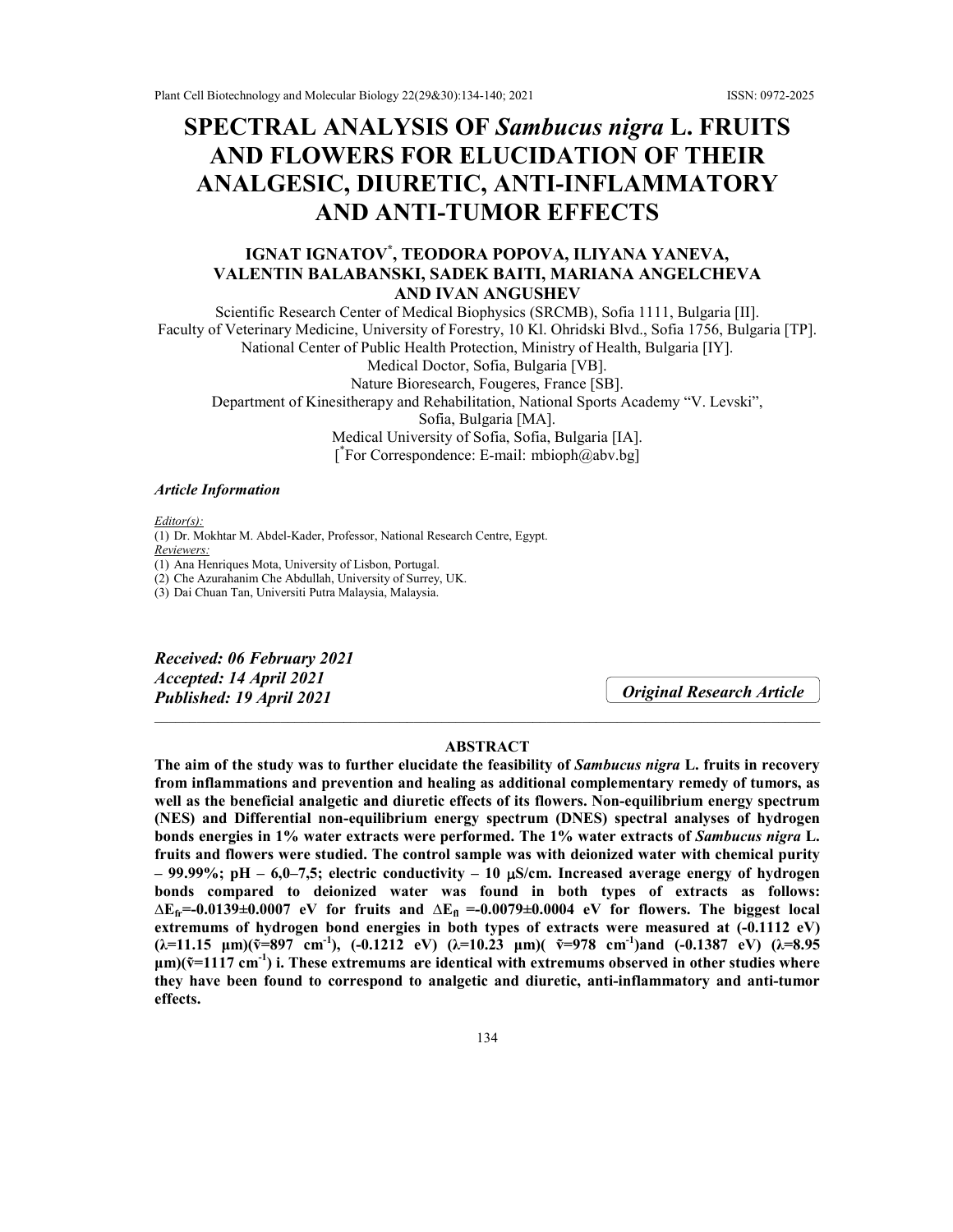## **Keywords:** *Sambucus nigra* L.; flowers; fruits; anti-inflammator; anti tumor; spectral analyses; NES; DNES.

## **INTRODUCTION**

*Sambucus nigra* L. is a native plant from the family *Adoxaceae*. It is species complex of flowering plants in Europe and North America. *Sambucus nigra* L. grows in dry fertile soils, primarily in sunny locations and including both wet and dry. The flowers and the berries have a tradition of culinary use, primarily for cordial diseases and wine.

*Sambucus nigra* L. fruits are popular in Bulgaria with their anti-tumor and anti-oxidant effects [1-5]. Investigations by Georgieva, Angelov and Boyadzhiev have quantified their polyphenolic content and antioxidant capacity [5], i.e.  $TPC_{GA} = 2.22$  (g/l extract),  $IC50_{ext} = 10.80$  and ICAA=1.42. *S. nigra* L. flowers have been applied in the form of tea and syrup with diuretic effect. In addition, patients with oncological diseases have been recommended by medical doctors to take certain doses of *S. nigra* L. [6,7].

The following amounts of potassium  $(K^+)$  in mg per 100 g have been determined and successfully applied in Bulgaria for recovery from inflammatory and viral diseases: *Sambucus Nigra*  L*.* fruits (391) [8] *Urtica dioica* L. (475) [9], *Moringa oleifera* Lam (460) [10], *Malva sylvestris* L. (690) [11] and *Plantago major* L. (535) [12]. However, *Urtica dioica* L. has not been used in SARS-CoV-2 cases because of its blood clotting effects [13-18].

The present study is based on the interaction of *S. nigra* L. fruits and flowers extracts with water molecules by analyzing their non-equilibrium spectra (NES) and differential-equilibrium energy spectrua (DNES). Its aim is to further elucidate their anti-inflammatory and anti-tumor properties.

In Bulgaria, medical doctors and pharmacists have been extensively applying medicinal plants and herbs. This is a national custom regulated by the Act of Health of 2005. Over the last 30 years, herbs and medicinal plants from abroad have been increasingly utilized. *S. nigra* L. fruits have been applied in cases of inflammatory diseases of internal organs and systems as well as for anti tumor therapy. Analgetic and diuretic effects of *S. nigra L.* flowers have also been utilized.

## **MATERIALS AND METHODS**

## **Non-Equilibrium Energy Spectrum (NES) and Differential Non-Equilibrium Energy Spectrum (DNES)**

Non-equilibrium energy spectrum (NES) and Differential non-equilibrium energy spectrum (DNES) analysis was performed with an optical device invented by Antonov [17,18], having a hermetic chamber for evaporation of water drops under fixed temperature of  $22-24$  °C. Water drops were placed on thin maylar foil on top of a glass plate. They were illuminated with monochromatic light produced by a yellow filter with 580±7 nm wavelength. Wetting angles of evaporating water drops were measured in the range from  $72.3^{\circ}$  to  $0^{\circ}$ . DNES-spectra were calculated in the range: -0.08–  $-0.1387$  eV (corresponding to  $\lambda = 8.9 - 13.8$  µm) with dedicated software. Thus, the average energies (ΔE<sub>H...O</sub>) of hydrogen O...H-bonds between  $H_2O$  molecules in the corresponding solutions were derived.

*S. nigra* L. flowers and fruits water extracts with 1% concentration were investigated and their Differential non-equilibrium energy spectra (DNES) were calculated in comparison with deionized water [14,16].

#### *S. nigra* **L. Flowers and Fruits Water Extracts**

The 1% water extracts of *S. nigra* L. fruits and flowers were studied. The control sample was with deionized water with chemical purity – 99.99%; pH  $-6.0-7.5$ ; electric conductivity  $-10$ S/cm.

*S. nigra* L. fruits and flowers were from syrups with registration of Bulgarian Food Safety Agency as food additive. *S. nigra* L. fruits was with code 77372070. *S. nigra* L. flowers was with code SKU5624.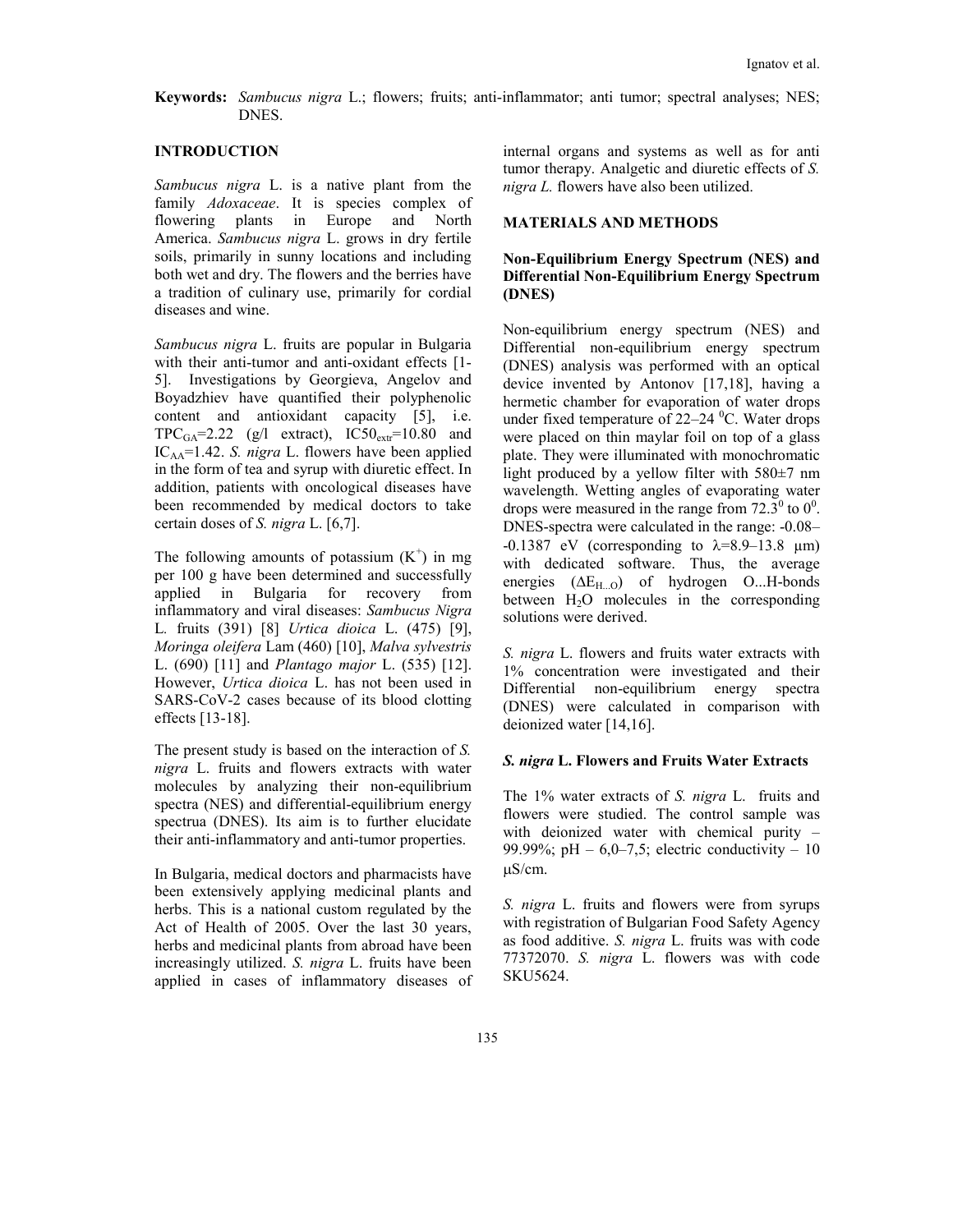#### **Content of** *Sambucus nigra* **L. Fruits**

Table 1 shows the content of *S. nigra* L. fruits

**Table 1. Content of** *S. nigra* **L. fruits**

| <b>Composition</b>       | mg per 100 g |  |  |
|--------------------------|--------------|--|--|
| Potassium (K)            | 391.3        |  |  |
| Calcium (Ca)             | 28.1         |  |  |
| Sodium (Na)              | 2.2          |  |  |
| Magnesium $(Mg)$         | 26.0         |  |  |
| Iron $(Fe)$              | 1.9          |  |  |
| Manganese (Mn)           | 0.36         |  |  |
| $\text{Zinc}(\text{Zn})$ | 0.27         |  |  |
| Phosphorus (P)           | 54.0         |  |  |

#### **RESULTS AND DISCUSSION**

#### **Average Energies of Hydrogen Bonds**

The average energy  $(E_{H...O})$  of hydrogen  $H...O$ bonds between individual  $H_2O$  molecules in 1% water extract of *S. nigra* L. fruits was measured as  $-0.1288$  eV. The average energy  $(E_{H,0})$  of hydrogen  $H...O$ -bonds between individual  $H<sub>2</sub>O$ molecules in 1% water extract of *S. nigra* L. flowers was measured as -0.1228 eV. The result for the control substance (deionized water) was  $E_a$ = -0.1149 eV. The data obtained with the NES method were further processed with the DNES method as a difference of the NES (1% fruits/flowers *S. nigra* L. extracts) minus the NES (deionized water control), thus leading to the corresponding DNES spectra. Ten samples of each extract were measured and statistical difference was shown with Student's t-test at a confidence level P<0.05. The difference between the average hydrogen bonds energy of the 1% *S. nigra* L. fruits water extract and deionized water was calculated as  $\Delta E_f = -0.0139 \pm 0.0007$  eV, while the corresponding difference for the 1% *S. nigra* L. flowers water extract was calculated as  $\Delta E_{\text{fl}}$ =-0.0079±0.0004 eV. These results show increased average energy of hydrogen bonds the *S. nigra* L. water extract compared to deionized water. They can be attributed to the complex macroelement and microelement content of *S. nigra* L. extracts and its overall influence on hydrogen bond networks. Along these lines, the macroelement and microelement content of *Sambucus nigra* L. fruits is presented in Table 1 [12].

## **Normalized Distributions of Hydrogen Bonds Energies**

Calculated significant differences of  $\Delta E_{H\dots O}$  values between individual H2O molecules in *S. nigra* L. extracts compared to deionized water point to rearrangement of water molecules in clusters with possible effects on human health on molecular and cellular level.

The local extremums  $(eV^{-1})$  in the normalized hydrogen bonds energy distributions of *S. nigra* L. extracts  $(-E_v)/(-E_t)$ , where  $E_v$  is a particular measured value of hydrogen bonds energy within the distribution and  $E_t$  is the total energy of hydrogen bonds in the samples, are presented in Table 2 and Fig. 1 [19-24]. These distributions are basically connected with rearrangement of H2O molecules having equal energies of hydrogen bonds as well as with their grouping into clusters. The same mathematical model has been successfully applied for analysis of extracts from other plants [10,11,16,25].

## **Local extremums of hydrogen bonds energy and their correspondence to health effects**

Previous studies of other aqueous solutions and physically activated water have found the connection between local extremums of hydrogen bonds energy and particular health effects [26-30]. In the case of investigated *S. nigra* L. Extracts from fruits and flowers, the following identical local extremums were detected.

The statistical significance is 0.05%. Ten samples of each extract were measured and statistical difference was shown with Student's t-test at a confidence level P<0.05.

#### **1%** *S. nigra* **L. fruits water extract**

-0.1212 eV corresponding to anti inflammatory effects

-0.1387 eV corresponding to anti tumor-effects

#### **1%** *S. nigra* **L. flowers water extract**

-0.1112 eV corresponding to diuretic and analgetic effects

-0.1212 eV corresponding to anti-inflammatory effects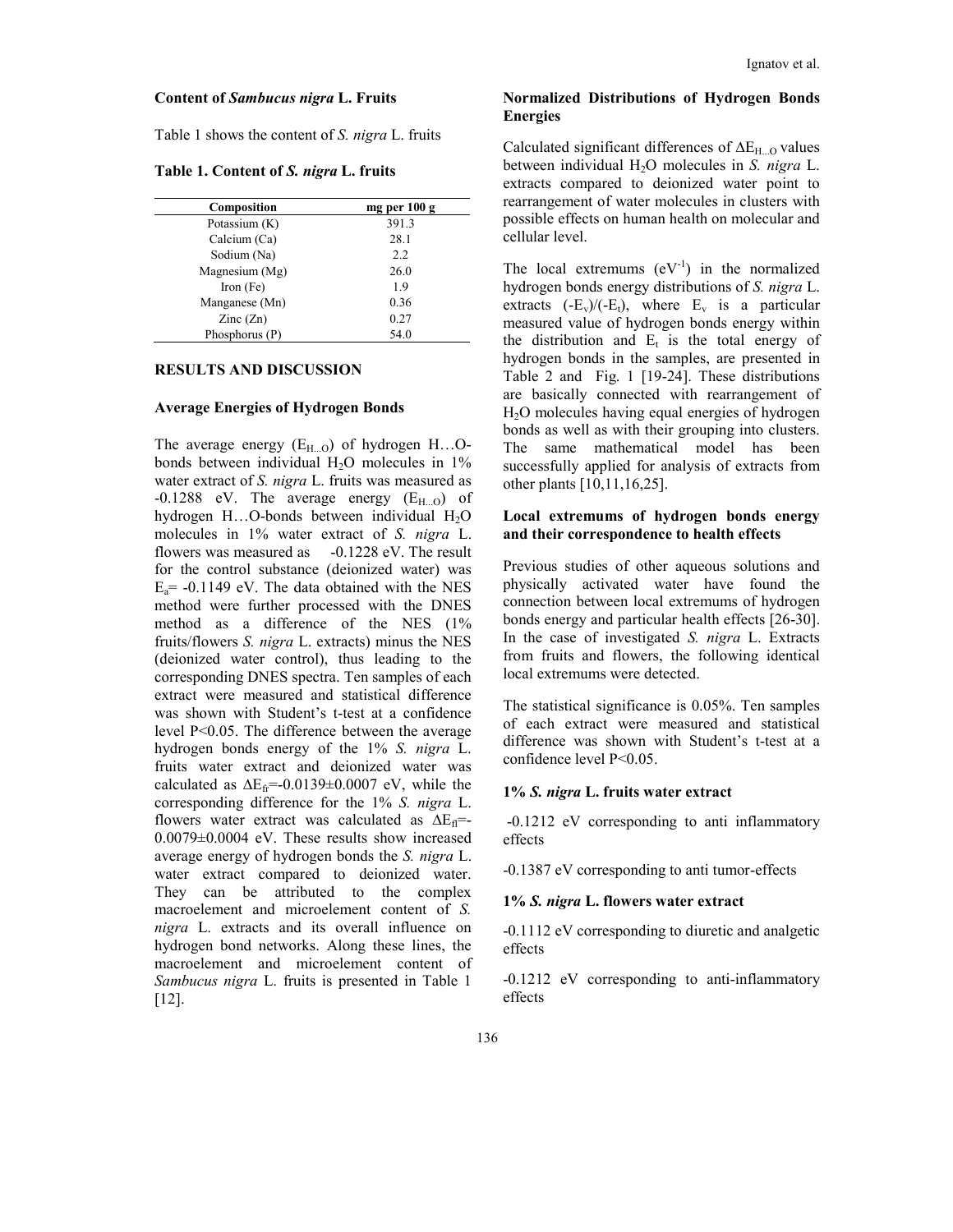| $-E(eV)$ | $1\%$<br><b>Sambucus</b><br>nigra L. fruits<br>water extract<br>[%] | <i>Sambucus nigra L fruits and flowers</i><br>$1\%$<br><b>Sambucus</b><br>nigra L.<br>flowers water<br>extract<br>[%] | <b>Deionized</b><br>Water<br>Control<br>[%] | $-E(eV)$ | Table 2. Normalized distribution of hydrogen bonds energy [%] in 1% water extracts from<br>$1\%$<br><b>Sambucus</b><br>nigra L.<br>fruits<br>water extract<br>[%] | $1\%$<br><b>Sambucus</b><br>nigra L.<br>flowers water<br>extract<br>[%] | <b>Deionized</b><br>Water<br>Control<br>$\left[\%\right]$ |
|----------|---------------------------------------------------------------------|-----------------------------------------------------------------------------------------------------------------------|---------------------------------------------|----------|-------------------------------------------------------------------------------------------------------------------------------------------------------------------|-------------------------------------------------------------------------|-----------------------------------------------------------|
| 0.0937   | $\Omega$                                                            |                                                                                                                       | $\Omega$                                    | 0.1187   |                                                                                                                                                                   |                                                                         | $11.8 \pm 0.6$                                            |
| 0.0962   |                                                                     | $6.3 \pm 0.3$                                                                                                         | $11.8 \pm 0.6$                              | 0.1212   | $18.0\pm0.9^{(2)}$                                                                                                                                                | $18.7 \pm 0.9^{(2)}$                                                    |                                                           |
| 0.0987   |                                                                     |                                                                                                                       |                                             | 0.1237   | $10.7 \pm 0.5$                                                                                                                                                    | $6.3 \pm 0.3$                                                           |                                                           |
| 0.1012   |                                                                     | $24.8 \pm 1.2$                                                                                                        |                                             | 0.1262   | $\theta$ .                                                                                                                                                        | $\Omega$                                                                | $5.8 \pm 0.3$                                             |
| 0.1037   |                                                                     | $6.3 \pm 0.3$                                                                                                         | $5.8 \pm 0.3$                               | 0.1287   | 0                                                                                                                                                                 | $6.3 \pm 0.3$                                                           |                                                           |
| 0.1062   |                                                                     |                                                                                                                       | $11.8 \pm 0.6$                              | 0.1312   | $7.1 \pm 0.4$                                                                                                                                                     | $\Omega$                                                                |                                                           |
| 0.1087   |                                                                     |                                                                                                                       | $5.8 \pm 0.3$                               | 0.1337   | $7.1 \pm 0.4$                                                                                                                                                     | $6.3 \pm 0.3$                                                           | $11.8 \pm 0.6$                                            |
| 0.1112   | $14.3 \pm 0.7^{(1)}$                                                | $24.8 \pm 1.2^{(1)}$                                                                                                  |                                             | 0.1362   | $14.3 \pm 0.7$                                                                                                                                                    | $9.4 \pm 0.3$                                                           | $6 \pm 0.3$                                               |
| 0.1137   |                                                                     | $6.3 \pm 0.3$                                                                                                         | $11.8 \pm 0.6$                              | 0.1387   | $28.5 \pm 1.4^{(3)}$                                                                                                                                              | $15.6 \pm 0.8^{(3)}$                                                    | $11.8 \pm 0.6$                                            |
| 0.1162   | $9.8 \pm 0.5$                                                       |                                                                                                                       | $\theta$                                    |          |                                                                                                                                                                   |                                                                         |                                                           |

*Sambucus nigra L* **fruits and flowers**

Note: For  $(E=-0.1112 \text{ eV})$  ( $\lambda=11.15 \text{ }\mu\text{m}}$ )( $\bar{v}=897 \text{ cm}^{-1}$ ) is the local extremum for stimulating effect on the nervous system and improvement of nerve conductivity;

For  $(E = -0.1212 \text{ eV})$  ( $\lambda = 10.23 \text{ }\mu\text{m}$ )  $(\tilde{v} = 978 \text{ cm}^{-1})$  is the local extremum for anti-inflammatory effect;

For  $(E=-0.1387 \text{ eV})$   $(\lambda=8.95 \mu \text{m})(\tilde{v}=1117 \text{ cm}^{-1})$  is the local extremum for inhibition of development of tumor cells at the molecular level;

Note:  $(1)$ ,  $(2)$ ,  $(3)$  are the biggest local extremums of the corresponding distribution in ascending order of hydrogen bonds energy values



**Fig. 1. Graphic representation of normalized distribution of hydrogen bonds energy [%] in and 1% of normalized water extracts of** *Sambucus nigra* **L. fruits (red line),** *Sambucus nigra* **L. flowers (green line) and deionized water control (blue line)** ing effect on the nervous system and<br>
matory effect;<br>
development of tumor cells at the molecular<br>
scending order of hydrogen bonds energy<br> **ogen bonds energy** [%] **in and 1%**<br>
ogen L. flowers (green line) and<br>
their energ

The normalized distributions of hydrogen bonds energies in *S. nigra* L. fruits and flowers compared to control deionized water were different. Their difference may be connected with the different numbers of hydrogen bonds in the corresponding samples, as well as with their physical characteristics and composition **.** In particular, statistically significant difference in restructuring of  $H_2O$  molecules in the samples The normalized distributions of hydrogen bo<br>energies in *S. nigra* L. fruits and flow<br>compared to control deionized water w<br>different. Their difference may be connected v<br>the different numbers of hydrogen bonds in<br>correspo istributions of hydrogen bonds<br>
nigra L. fruits and flowers<br>
experimental findings imply that rearrangements<br>
ntrol deionized water were<br>
of hydrogen bond networks in aqueous solutions<br>
ference may be connected with<br>
may s

experimental findings imply that rearrangements of hydrogen bond networks in aqueous solutions may stimulate the immune system, thus inducing anti-inflammatory effects.

In addition, previous studies have verified the diuretic effects of *Sambucus nigra* L. flowers [26]. diuretic effects of *Sambucus nigra* L. flowers They also exert positive influence on the cardio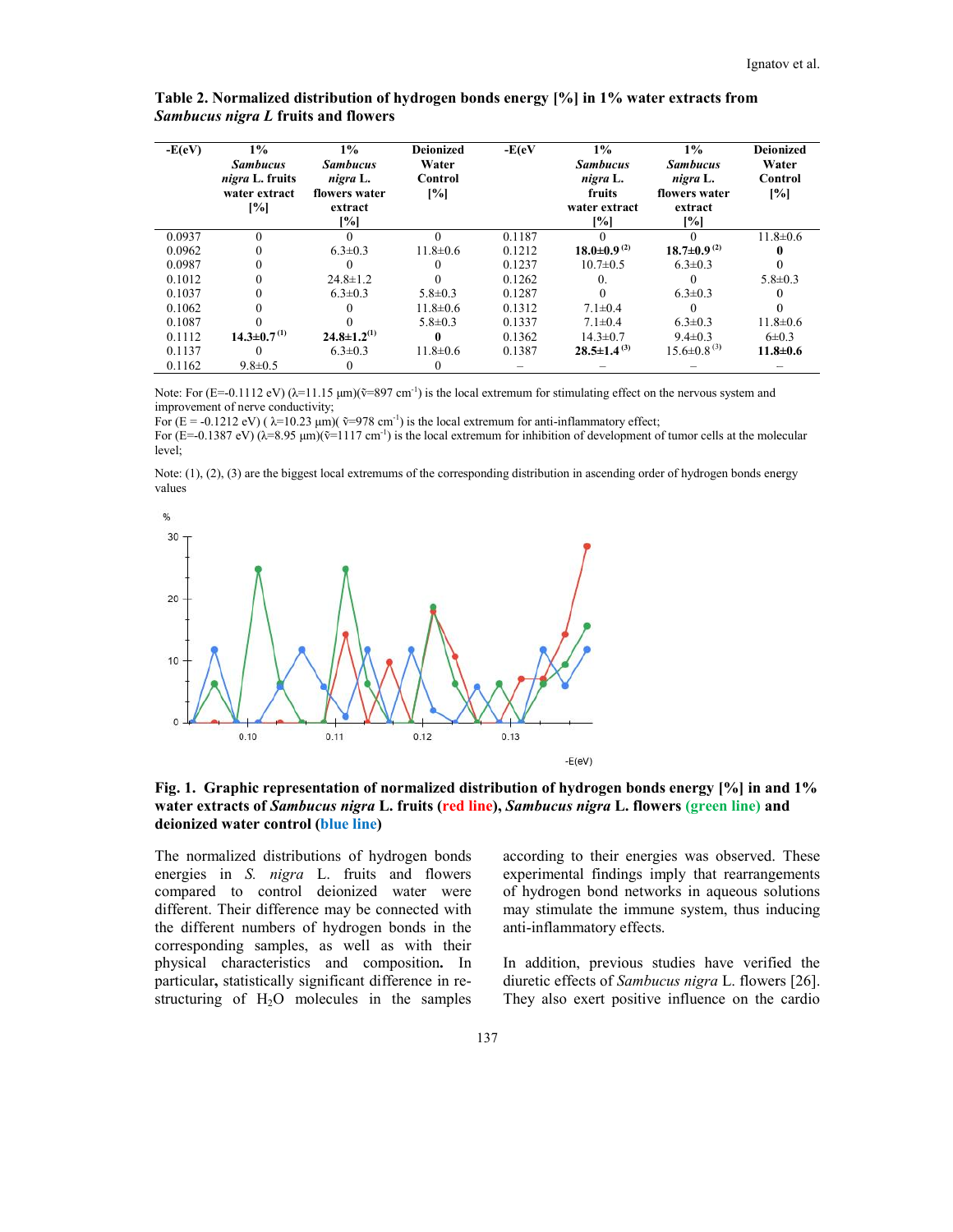vascular system in hypertonia, dyslipidemias and produce analgetic effects [31-36]. Berries and flowers of this plant also show antiviral properties and ability to mitigate symptoms of upper respiratory disorders [37].

Recommended preventive daily dose of *Sambucus nigra* L. is one teaspoon syrup for two weeks. The same dose is medically recommended as complementary treatment for cancer patients [38].

## **CONCLUSIONS**

Spectral analysis of hydrogen bonds energy distributions of 1% *S. nigra* L. fruit and flower extracts has shown significant rearrangement of their hydrogen bond networks compared to deionized water control. In addition to the beneficial chemical composition of the plant, such structural changes in the solutions are identical with those observed in other studies of favorable health effects of solutes and physical activation of water. Consequently, *S. nigra* L. fruits and flowers have been reasonably applied in medical treatment and prevention so far and their useful properties should be investigated even further.

## **DISCLAIMER**

- 1. I, the alone corresponding author, I am authorized to submit this manuscript.
- 2. Submission of the manuscript represents that the manuscript has not been published previously and is not considered for publication elsewhere.
- 3. The manuscript, or any part there of, is in no way a violation of any existing original or
- 4. Derivative copyright.

## **CONSENT**

It is not applicable.

#### **ETHICAL APPROVAL**

It is not applicable.

## **COMPETING INTERESTS**

Authors have declared that no competing interests exist.

## **REFERENCES**

- 1. Zhao J, Patwa T, Lubman D, Simeone D, Protein biomarkers in cancer: Natural glycoprotein microarray approaches. Curr Opin Mol Ther. 2008;10(6):602–610.
- 2. Denev P, Lojek A, Ciz M, Kratchanova M. Antioxidant activity and polyphenol content of Bulgarian fruits, Bulgarian Journal of Agricultural Science. 2013; 19(1):22-27.
- 3. Ivanova D, Gerova D, Chervenkov T, Yankova T, Polyphenols and antioxidant capacity of Bulgarian medicinal plants, Journal of Ethnopharmacology. 2005;96: 145–150.
- 4. Faller A, Fialho E, Polyphenol content and antioxidant capacity in organic and conventional plant foods, Journal of Food Compos. and Analysis. 2010;23:561–568.
- 5. Georgieva S, Angelov G, Boyadzhiev L. Antioxidant capacity of some bulgairan medicinal plants, Food Science, Engineering and Technologies, Plovdiv. 2011;415-420.
- 6. Bachev V, Yaneva-Balabanska I. Plantbased food supplements: Bulgarian and European legalization, Bulgarian Journal of Public Health. 2018;10(1):53-66.
- 7. Yaneva I, Balabanski V, Karanesheva T, Ignatov I. Some endangered healings plants in Bulgaria – legislative regulation, protection, characteristic description, application, Agricultural cultivation. Bulgarian Journal of Agricultural Science. 2020;26(4):847-852.
- 8. Vulic J, Vracar L. Sumic L. Chemical characteristics of cultivated elderberry fruit, Acta Periodica Technologica. 2008;39(39).
- 9. Urticae herba Urtica dioica. European Medicines Agency Evaluation of Medicines for Human Use, Doc. Ref. EMEA/HMPC/366106/2007.
- 10. Alhakmari F, Kumar S, Kham S. Estimation of total phenolic content, *in– vitro* antioxidant and anti–inflammatory activity of flowers of Moringa oleifera, Asian Pacific Journal of Tropical Biomedicin. 2013;3(8):623-627.
- 11. Dong Chen, et al, Hypokalemia and clinical implications in patients with Coronavirus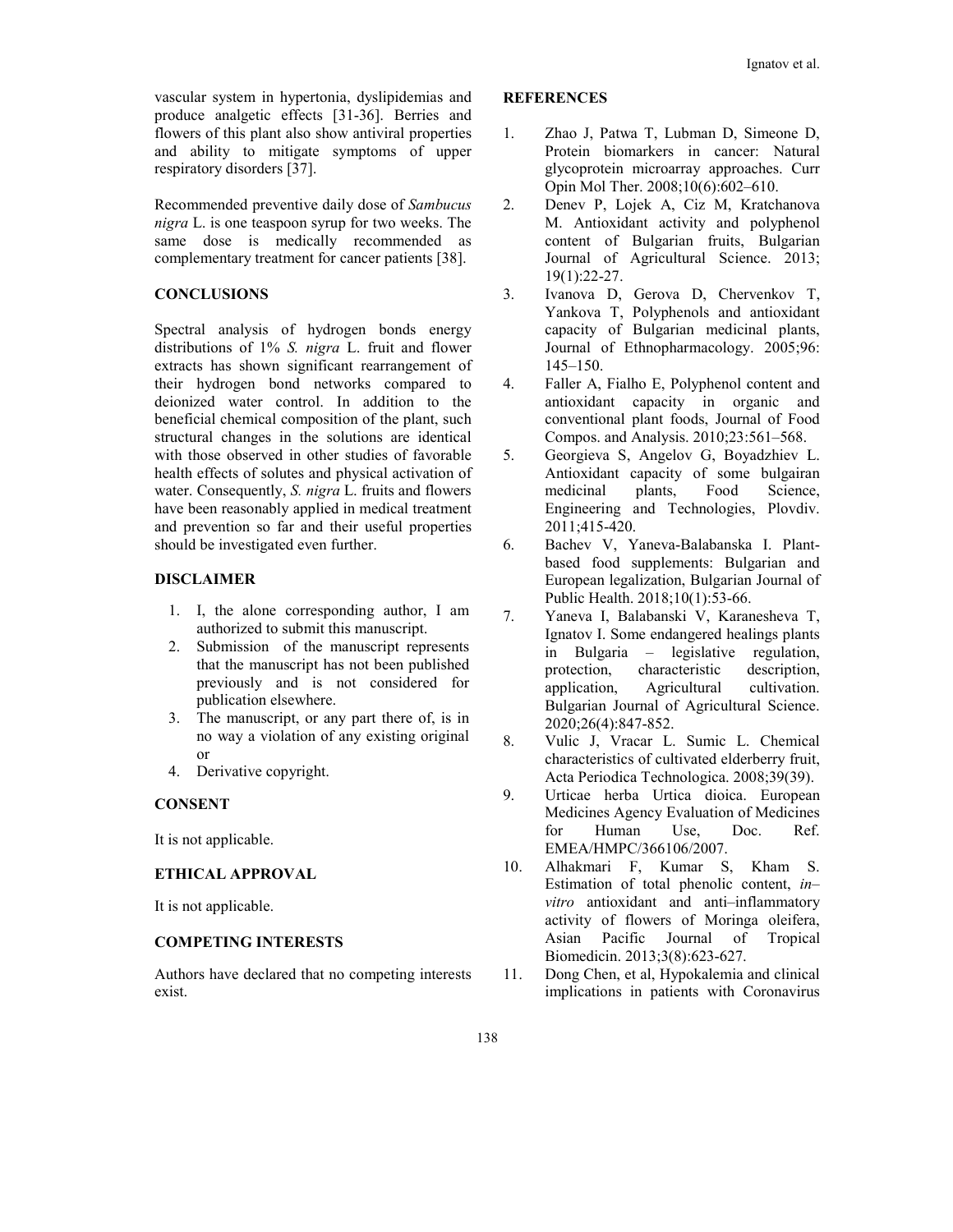Disease. (COVID-19), Med Rxiv. 2019,2020.

- 12. Liu F, et al. Patients of COVID-19 may benefit from sustained lopinavir-combined regimen and the increase of eosinophil may predict the outcome of COVID-19 progression, International Journal of Infectious Diseases; 2020.
- 13. Ignatov I. Moringa proofs for antiinflammatory, antioxidant and inhibition growth of tumor cells effects. Relaxing effect of nervous system and effect on the Hypertonia, Journal of Medicine, Physiology and Biophysics. 2017;39:43-56.
- 14. Ignatov I. Anti inflammatory and anti viral effects of potassium (K) and chemical composition of Moringa. Asian Journal of Biology. 2020;9(2):1-7.
- 15. Zahariev P, Boycheva P, Kosev K. Review on the medicinal plants of the north black sea coast, Annual of Sofia University St. Kliment Ohridski; 2016.
- 16. Ignatov I, Popova T. Applications of *Moringa oleifera* Lam., *Urtica dioica* L., *Malva sylvestris* L. and *Plantago major* L. Containing Potassium for Recovery, Plant Cell Biotechnology and Molecular Biology Journal. 2021;22 (7-8):93-103.
- 17. Antonov A. Research of the Nonequilibrium processes in the area in allocated systems. Dissertation thesis for degree "Doctor of physical sciences". Blagoevgrad, Sofia; 1995.
- 18. Tododrov S, Damianova A, Sivriev I, Antonov A, Galabova T. Water energy spectrum method and investigation of the variations of the H-bond structure of natural waters, Comptes Rendus de L'Academie Bulgare des Sciences. 2008; 61(7):857–862.
- 19. Ignatov I, Mosin OV. Structural Mathematical Models Describing Water Clusters. *Journal of* Mathematical Theory and Modeling. 2013;3(11):72-87.
- 20. Ignatov I, Gluhchev G, Karadzhov G, Yaneva I, Valcheva N, Dinkov G, et al. Dynamic Nano Clusters of Water on Waters Catholyte and Anolyte: Electrolysis with Nano Membranes. Physical Science International Journal. 2020;24(1):46-54.
- 21. Ignatov I, Antonov A, Galabova T. Medical biophysics – biophysical fields of man, Gea Libris, Sofia. 1998;1-88.
- 22. Keutsch F, Saykally R. Water clusters: Untangling the mysteries of the liquid, One Molecule at a Time, PNAS. 2001; 98(19):10533–10540.
- 23. Fowler PW, Quinn CM, Redmond DB. Decorated fullerenes and model structures for water clusters, The Journal of Chemical Physics. 1991;95(10):7678- 7681.
- 24. Shu L, et al. The structure of water, Fluid Phase Equilibria. 2020;511.
- 25. Krastev D, Ignatov I, Mosin OV, Penkov P. Research on the effects of the 'Dance of the Spiral' methodology, with spectral analysis of water extracts, upon the Physiological Parameters of Plants and the Essential Oil Content, Advances in Physics Theories and Applications. 2016;52:47-55.
- 26. Ignatov I. Microbiological research of mineral and mountain spring waters in Bulgaria, Microbiology Research Journal International. 2020;30(10):79-84.
- 27. Ignatov I, Mosin OV, Naneva K. Water in the human body is information bearer about longevity, Euromedica, Hanover. 2012;110- 111.
- 28. Ignatov I, Mosin OV, Bauer E. Effects of Zinc and Manganese in mountain and glacier water for predominant antioxidant effects. Journal of Medicine, Physiology and Biophysics. 2016;27:11-29.
- 29. Ignatov I. Research of the factors of health and longevity of for the population in Bulgaria. Bulgarian Journal of Public Health. 2018;10(3):52-65.
- 30. Ignatov I, Pesheva Y. Studying of the factors of longevity in Smolyan municipality, Rhodope mountains, Bulgaria as area of oxidant/antioxidant balance, Journal of Natural Sciences Research. 2018;8(6):29-42.
- 31. Beaux D, Fleurentin J, Mortier F. Effect of extracts of *Orthosiphon stamineus* benth, *Hieracium pilosella* L., *Sambucus nigra* L. and *Arctostaphylos uva‐ursi* (L.) spreng. in rats, Phytoterapy Research. 1999;13(3):22- 225.